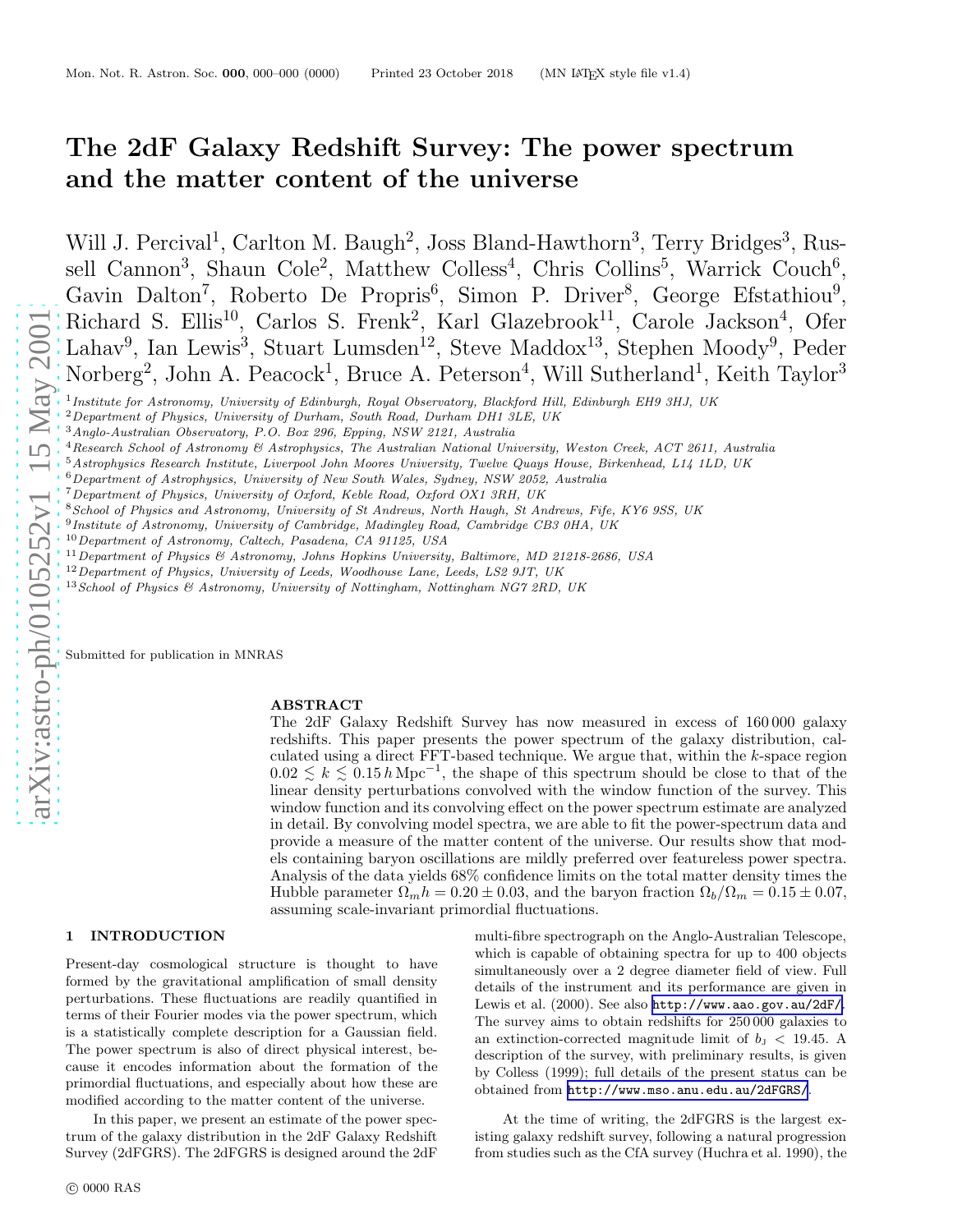<span id="page-1-0"></span>LCRS (Shectman et al. 1996), and the PSCz survey (Saunders et al. 2000). The data and analysis presented in this paper covers the sample with 166 490 redshifts observed prior to February 2001. A sample of this size allows large-scale structure statistics to be measured with very small random errors, and we present an initial power-spectrum analysis of the 2dFGRS here. Section 2 details some of the practical issues concerning sample selection, and Section 3 discusses power-spectrum estimation. The survey coverage in angular position and redshift is relatively complex, and the convolving effects of the survey window are significant compared to the small random errors. These effects are therefore studied in some detail, both analytically and in comparison to mock data, in Section 4. This leads to a robust estimate of the covariance matrix for the estimates of the power at different wavenumbers, which is presented in Section 5. The covariance matrix allows proper likelihood-based model fitting, which is carried out in Section 6. The power-spectrum fits clearly indicate a low-density universe with  $\Omega_m h \simeq 0.2$ , in agreement with many past studies. We also show that the preferred model requires a degree of baryon oscillations in the power spectrum, corresponding to a baryonic fraction of about 15%. We conclude by considering the consistency between this picture and other lines of evidence.

#### 2 THE 2DFGRS SAMPLE

#### 2.1 The angular mask

When complete, the angular geometry of the 2dFGRS will consist of two declination strips plus 100 random 2-degree fields. One strip is near the Southern Galactic Pole (SGP) and covers approximately  $85^{\circ} \times 15^{\circ}$ ; the other strip is near the Northern Galactic Pole (NGP) and covers  $75^{\circ} \times 10^{\circ}$ . These strips are not coplanar, which is a significant factor in using the survey to measure 3D structure. The 100 random fields are spread uniformly over the 7000 deg<sup>2</sup> region of the APM catalogue near the SGP; the present analysis includes 71 of these fields.

The input catalogue is a revised and extended version of the APM galaxy catalogue (Maddox et al. 1990a,b,c,1996). This includes over 5 million galaxies down to  $b<sub>J</sub> = 20.5$  over  $\sim 10^4 \text{ deg}^2$ . The APM catalogue was used previously to recover the 3D power spectrum of galaxies by inverting the appropriate integral equations (Baugh & Efstathiou 1993; Efstathiou & Moody 2000). However, these techniques are demanding in sample variance and photometric uniformity, and we expect that a fully 3D analysis should yield a more robust result.

An adaptive tiling algorithm is employed to cover the survey area with a minimum number of overlapping 2dF fields. With this algorithm we are able to achieve a 93% sampling rate with on average fewer than 5% wasted fibres per field. Over the whole area of the survey there are in excess of 250 000 galaxies. At the present intermediate stage of the survey, unobserved fields mean that the proportion of targets with known redshifts is a strongly varying function of position. In addition, regions around bright stars are omitted, so the 2dFGRS angular mask is a complicated pattern on the sky (see e.g. Colless 1999). Nevertheless, because the tiling algorithm is known, it is possible to generate random catalogues that are subject to the same selection effects. A number of different codes have been written to achieve this task, with consistent results. Furthermore, because a 3D power spectrum analysis averages over directions, small imperfections in reproducing the sky pattern of the real data tend to wash out. For example, we tried adding magnitude offset errors of  $\Delta M = \pm 0.2$  in each 5° Schmidt field, but the power spectrum did not change significantly.

Given the sampling pattern on the sky, there are two possible analysis strategies: one can either build a similar variation into any random catalogue, or the analysis can use a uniform random catalogue, weighting each galaxy by the reciprocal of the sampling. The former strategy is superior in terms of shot noise, but the latter is necessary if the mask is correlated with real structure (e.g. fibre crowding problems in high-density regions). We obtain almost identical results with either strategy, demonstrating that the adaptive tiling has achieved its target of uniform selection of targets.

#### 2.2 Redshift selection

The sample is chosen to be magnitude-limited at  $b<sub>J</sub> = 19.45$ after extinction-correcting all the magnitudes in the APM catalogue (Schlegel, Finkbeiner & Davis 1998). This limit was chosen because the mean number of galaxies per square degree then matches the density of fibres available with 2dF. The resulting distribution of galaxy redshifts  $n(z) dz$  has a median of approximately 0.11, and can be fitted by

$$
n(z) dz \propto \frac{(z/z_c)^{\gamma - 1}}{\left[1 + (z/z_c)^{\gamma/\beta}\right]^{1 + \beta}} dz,
$$
\n(1)

where  $z_c$ ,  $\gamma$  &  $\beta$  are fitted parameters. Fitting to all of the galaxy redshifts gives  $z_c = 0.144$ ,  $\gamma = 2.21$  &  $\beta = 0.554$ . However, the redshift distribution is expected to vary with position on the sky, because the survey depth is not completely uniform. This arises because the spectroscopic success rate is a function of apparent magnitude: data from poorer nights are biased to brighter objects, and thus to lower redshifts. Also, our estimates of galactic extinction and CCD calibration of the zero points of the individual photographic plates have been revised since the original input catalogue was defined. All these effects contribute to a modulation of the depth of the survey, which is accounted for when making the random catalogue that defines the survey volume. Because these estimates of nonuniformity can never be quite precise, we have chosen to allow the parameters of the  $n(z)$  fit to be different in distinct zones of the sky, treating the NGP, SGP, and random fields separately. Analysis of mock catalogues shows that this makes only a small difference to the power estimates at  $k > 0.02 h \text{ Mpc}^{-1}$ , which we use as our normal analysis limit.

# 3 ESTIMATING THE POWER SPECTRUM

# 3.1 The FKP method

Following the FFT-based approach of Feldman, Kaiser & Peacock (1994; FKP), each galaxy in the sample was placed onto a  $512 \times 512 \times 256$  grid, scaled to cover the entire sample in each direction. The size of the cuboid that just contains all of the data to a redshift limit at  $z = 0.25$  is  $1388 \times 1017 \times$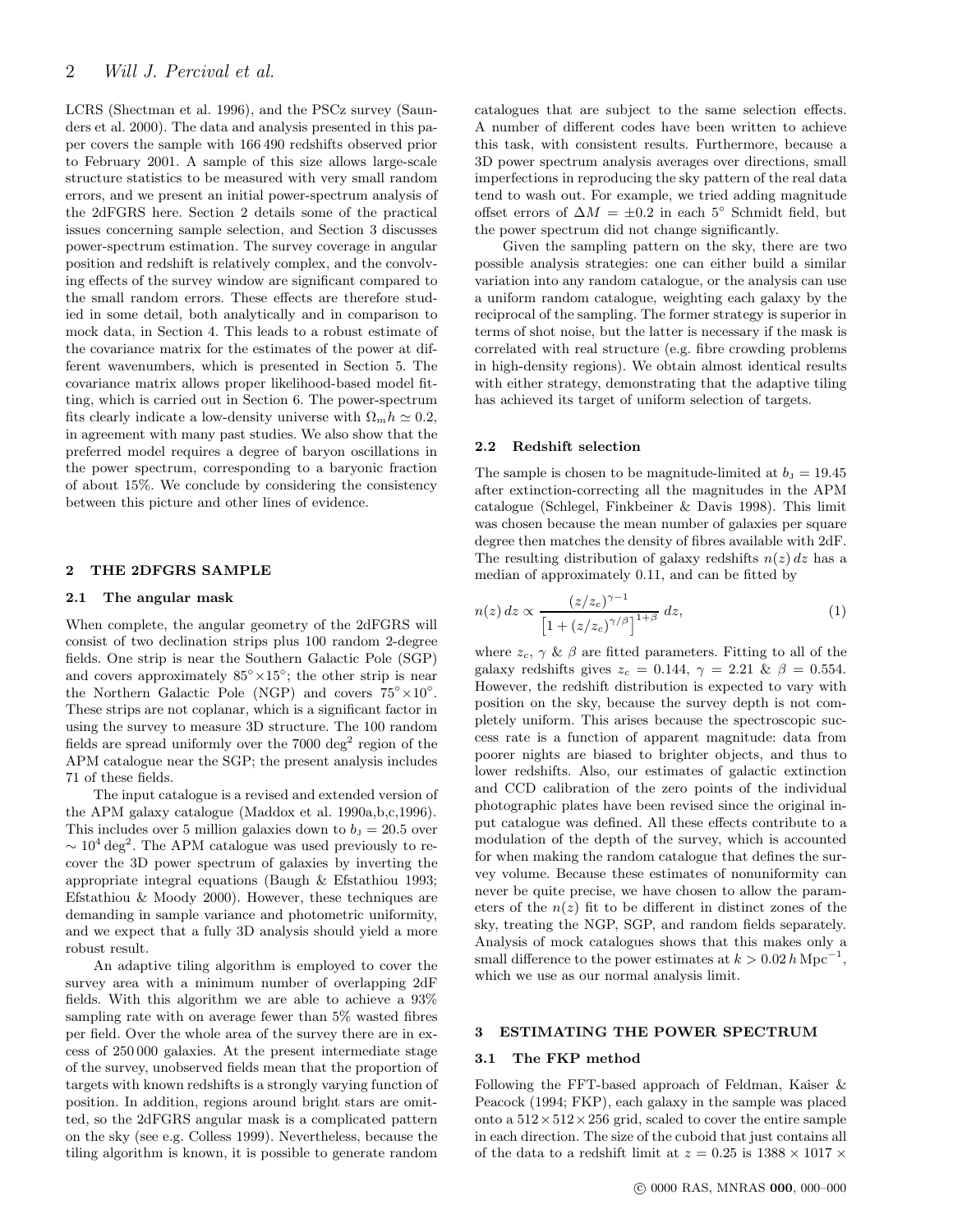<span id="page-2-0"></span> $685 h^{-3} \text{Mpc}^3$ , assuming a flat  $\Omega_m = 0.3$  cosmology. The grid used therefore leads to approximately equal Nyquist frequencies in each direction. For this grid,  $k = 0.15 h \text{ Mpc}^{-1}$ corresponds to a conservative 13% of the minimum Nyquist frequency. Comparing with results obtained using different size grids also suggests that aliasing is not a problem for frequencies  $k < 0.15$ , although, of course, it will affect the result at large k. As shown by FKP, the galaxies must be weighted in order to optimize the balance between cosmic variance and shot noise. Assuming that the fluctuations are Gaussian, the optimal FKP weight is

$$
w(z, \theta, \phi) = \frac{1}{\left[1 + \bar{P}\bar{n}(z, \theta, \phi)\right]},
$$
\n(2)

where  $\bar{n}(z, \theta, \phi)$  is the expected galaxy density. A value of  $\bar{P} = 5000 h^3 \,\text{Mpc}^{-3}$  was assumed, but this is not critical. For a high-density sample like the 2dFGRS, one very nearly gives equal weight to each volume element, independent of  $\overline{P}$ . We applied an upper redshift limit of  $z = 0.25$ , to remove regions with a very low galaxy density where the choice of  $\overline{P}$  would matter. We also defined a lower limit of  $z > 0.003$ . With restriction to objects with redshift quality flag  $\geq 3$ , this leaves a sample of 147 024 objects.

In order to transform from redshifts to distances in  $h^{-1}$  Mpc we need to assume values for  $\Omega_m$  and  $\Omega_v$ . Strictly, when fitting models to the data we should alter these values to match the model. However, the power spectrum is only weakly dependent on this choice: we have tried both an Einstein-de Sitter cosmology and a flat  $\Omega_m = 0.3$  cosmology and find approximately the same best fit model parameters (see Table [1\)](#page-7-0). Normally, we will present results for a flat  $\Omega_m = 0.3$  cosmology.

Before Fourier transforming the data, we need to convert from a distribution of galaxies to a distribution of overdensities. To do this, the survey volume was defined by a random catalogue that mimics the sampling of the original data. In order to create such a sample, we have used the known angular position and completeness of each field (described in Section [2.1](#page-1-0)), coupled with an empirically determined fit to the redshift distribution of the 2dFGRS catalogue (described in Section [2.2](#page-1-0)). The variations in observing conditions, and the corresponding spectroscopic success rate, mean that there are in practice variations in the survey depth with sky position. These are allowed for by appropriate perturbations of the redshift distribution in the random catalogue, although this again turns out to be an unimportant effect. The random catalogue we created had 5 times the number of points in the galaxy catalogue.

Having Fourier transformed the resulting overdensity field, we simply subtracted the shot noise contribution from the result, and re-normalized  $P(\mathbf{k})$  in order to correct for a differing sample volume and FFT volume, and to correct for the weighting (FKP equations 2.1.3 and 2.1.10).  $P(\mathbf{k})$  was then spherically averaged over k-space shells.

The power spectrum of the galaxy distribution needs to be interpreted with care, as it is altered from that of the initial density fluctuations (the linear power spectrum) by a number of effects:

(1) The collapse of structures. The mass no longer obeys the linear power spectrum on small scales after it has undergone non-linear collapse.



Figure 1. The 2dFGRS window function in Fourier space. The fitting formula of Equation [4](#page-3-0) is plotted (solid line) compared to the spherically averaged power obtained by Fourier transforming a random catalogue created to match the 2dFGRS window function (solid circles). This catalogue, containing 5 times as many points as the true galaxy catalogue was placed on a  $512\times512\times256$ grid that encompassed all the data. Values from individual grid points are also plotted (dots), and show the anisotropy of the window function.

- (2) Galaxies are not expected to form a Poisson sampling of the underlying mass fluctuations, and are biased with respect to this distribution.
- (3) Random oscillations of galaxies within larger collapsed objects causes 'fingers of God' redshift space distortions that damp estimates of the small-scale power.
- (4) The infall of galaxies into concentrations of mass on large scales (Kaiser 1987) enhances the observed power in the radial direction, creating a large-scale redshift distortion.

Additionally, the recovered power spectrum estimated using the FKP approach is the convolution of the galaxy power spectrum with the 'window function'  $|W_k|^2$  of the survey  $(W_k)$  being the Fourier transform of the product of the survey mask and redshift selection function times  $w(z)$ ; see FKP equation 2.1.7):

$$
\hat{P}_{\rm FKP}(\mathbf{k}) \propto \int P_{\rm true}(\mathbf{k} - \mathbf{q}) |W_k(\mathbf{q})|^2 d^3 \mathbf{q}.
$$
 (3)

In Section 3.2 we show how we may model the effect of the window function, by convolving power spectra with an analytic fit to the spherically averaged window function, and empirically by analysing realizations of Gaussian density fields within the survey region. The inverse problem of deconvolving the window function from the power spectra is not attempted in this work.

# 3.2 The window function

The 2dFGRS window function  $|W_k|^2$  is not compact, and has a significant effect on the recovered power spectrum. Although  $W_k$  is anisotropic due to the complicated real space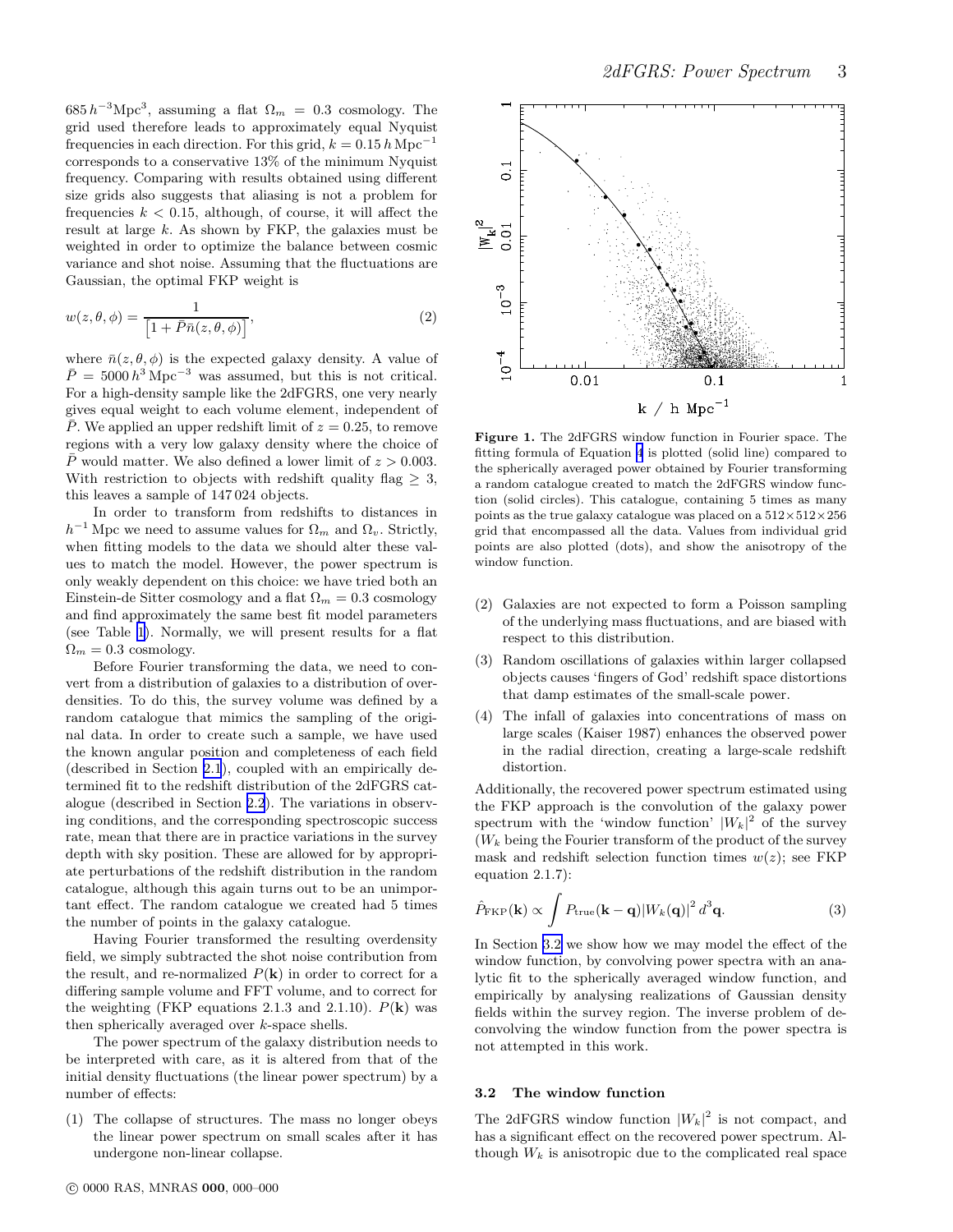<span id="page-3-0"></span>

Figure 2. The effect of convolving a linear power spectrum with the 2dFGRS window function. Two model power spectra are compared: The top panel shows a power spectrum including a baryonic component  $P(k, \Omega_m h = 0.2, \Omega_b/\Omega_m = 0.16)$  while the bottom panel shows a power spectrum  $P(k, \Omega_m h = 0.2, \Omega_b / \Omega_m = 0)$ with no baryonic component. These spectra are divided by a smooth reference model,  $P(k, \Omega_m h = 0.2, \Omega_b / \Omega_m = 0)$ . The upper solid lines show the unconvolved power spectra, and the lower solid lines after numerically convolving with the fit to the window function given by Equation 4. The dashed lines show the average power spectrum expected from data which has had the average over-density artificially set to zero (see Section [3.2](#page-2-0) for details). Solid symbols show the shape of the average recovered power spectrum from 1000 Gaussian realizations of the density field (with different phases), placed on a  $256\times256\times128$  grid at locations covered by the 2dFGRS. Due to the relatively coarse grid used, aliasing swamps the signal at  $k > 0.15 h \text{ Mpc}^{-1}$ , and data are only shown for the range of k over which the 2dFGRS power spectrum is fitted (Section [6\)](#page-6-0). This region is delineated by the vertical dotted lines.

selection function, we are normally interested in the spherical average of the final power spectrum over  $k$ -space shells. Therefore, if  $P_{true}$  is isotropic, we obtain the same result by convolving just with the spherical average of  $|W_k|^2$ . A good approximation to the averaged window is

$$
\langle |W_k|^2 \rangle = [1 + (k/0.00342)^2 + (k/0.00983)^4]^{-1}.
$$
 (4)

This fit is compared to the exact 2dFGRS window in Fig. [1.](#page-2-0) The potential cause of problems is the tail to high  $k$ . The convolution involves a normalization factor  $\int |W_k|^2 4\pi k^2 dk$ , and a significant part of this volume lies outside the 'core' that has a scale of  $0.003 h\,\mathrm{Mpc}^{-1}$ . In this respect, the 2dF-GRS window is quite like an adaptive-optics PSF.

Of course, redshift-space distortions mean that the true power spectrum will not be strictly isotropic in practice. However, the simulation results described below suggest that the effect of such deviations are small and do not have a significant impact on the recovered power spectrum.

In order to demonstrate the effect of this window function on power spectra, we have sampled realizations of a linear density field covering the volume of the 2dFGRS data. Averaging the results of this analysis for 1000 realizations with different phases, and comparing with the true input power spectrum, we can quantify the effect of the window function. This is shown in Fig. 2 for spectra corresponding to two different cosmologies. The shape of the spectra are significantly altered, and any oscillations are damped. Analytically convolving the power spectra with the fit to the window function given by Equation 4 provides the same result.

Because the random catalogue is scaled to match the normalization of the galaxy catalogue, the average overdensity is artificially set to zero, forcing  $P(0) = 0$ . This self-normalization results in a deficit in the measured power spectrum equivalent to subtracting a scaled copy of the window function, centred on  $k = 0$ . However, this is a very small effect in the regime of interest because  $|W_k|^2$  is a rapidly de-creasing function of k (see Fig. [1\)](#page-2-0), and  $P(k)$  is expected to be an increasing function of  $k$  for small  $k$ . The effect of this self-normalization is shown in Fig. 2 for model power spectra.

#### 3.3 Results

The recovered 2dFGRS power spectrum is presented in Fig. [3](#page-4-0). To highlight features in the spectra presented in this paper, we have plotted their ratio with a smooth CDM power spectrum  $P(k, \Omega_m h = 0.2, \Omega_b / \Omega_m = 0)$  that has no baryon features. We also take a normalization of  $\sigma_8 = 1$ for this reference model. All of the power spectra used in this paper are calculated using the transfer function fitting formulae of Eisenstein & Hu (1998) and assume a scaleinvariant primordial spectrum unless stated otherwise. We have parametrized the model power spectra explicitly by  $P(k, \Omega_m h, \Omega_b / \Omega_m)$  in order to avoid confusion with differing definitions of the commonly used shape parameter  $\Gamma$ .

The raw results are gratifyingly accurate, with fractional errors in the power of only  $\sim$  15% out to  $k =$  $0.02 h\mathrm{Mpc}^{-1}$ . To within about 20%, the observed spectral shape is that of the  $P(k, \Omega_m h = 0.2, \Omega_b / \Omega_m = 0)$  reference model between  $0.02 h$  Mpc<sup>-1</sup> < k <  $0.6 h$  Mpc<sup>-1</sup>. At smaller scales, the finger-of-God redshift-space smearing is clearly seen to reduce the power. In many ways, the most striking features are the suggestions of oscillatory modulations, with a possible peak at  $k \simeq 0.065 \, h \, \text{Mpc}^{-1}$  and possible troughs at  $k \approx 0.035 h \text{ Mpc}^{-1}$  and  $k \approx 0.1 h \text{ Mpc}^{-1}$ . However, it is clear that the window function has caused adjacent power estimates to be closely correlated, so a proper covariance analysis is required before any significance can be given to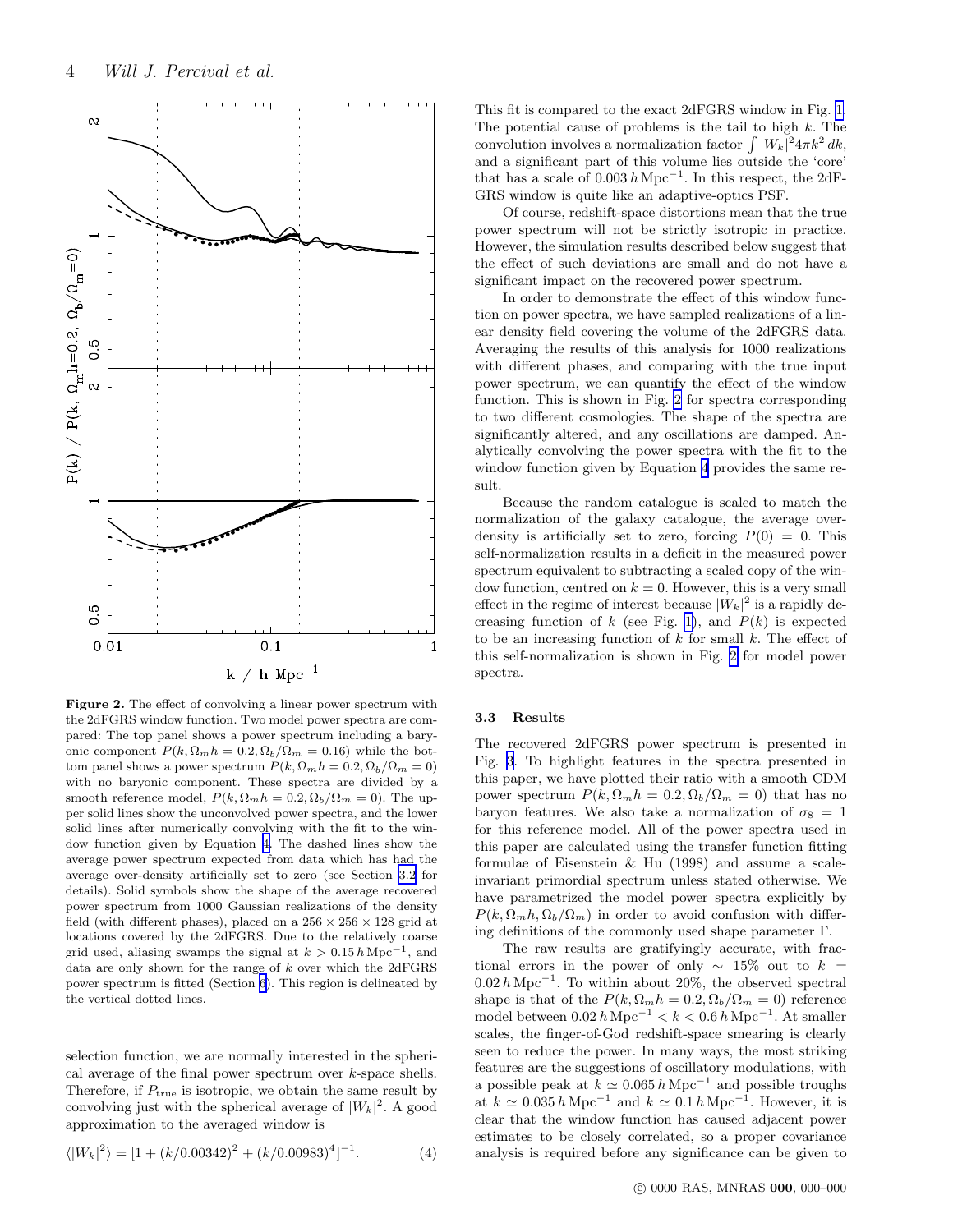<span id="page-4-0"></span>![](_page_4_Figure_0.jpeg)

Figure 3. The 2dFGRS estimate of the redshift-space galaxy power spectrum, expressed as the ratio to a linear-theory CDM  $P(k, \Omega_m h = 0.2, \Omega_b/\Omega_m = 0)$  power spectrum with  $n = 1$  &  $\sigma_8 = 1$ . These data do not estimate the true power spectrum, but give the power spectrum convolved with the window function (see Section [3.2](#page-2-0)). Error bars are determined from the diagonal elements of the covariance matrix (calculated in Section 5), for the  $0.02 h\,\mathrm{Mpc}^{-1} < k < 0.15 h\,\mathrm{Mpc}^{-1}$  data constrained by the vertical dotted lines. This is the region fitted in Section [6.4](#page-8-0).

these apparent features. Given the precision of the basic power estimates, it is necessary to attain an accurate measure of the systematic effects listed above that modify the shape of the spectrum. We achieve this in the next Section by using mock data.

# 4 TESTS ON MOCK DATA

Redshift-space and non-linear effects mean that the shape of the recovered power spectrum gives information about the linear power spectrum only at small values of k. The easiest way to model both these effects is via numerical simulation. Using an empirically motivated biasing scheme, it is possible to place galaxies within N-body simulations and provide mock catalogues designed to mimic the 2dFGRS catalogue for different cosmological models (Cole et al. 1998; Baugh et al. 2001). In this Section we use these mock catalogues to demonstrate that for  $k < 0.15 h Mpc^{-1}$  the only important effect on the power spectrum is the convolution with the window function.

Fig. [4](#page-5-0) shows a collection of power spectra calculated from samples drawn from the  $\Lambda$ CDM and  $\tau$ CDM Hubble volume simulations (see Cole et al. 1998, Baugh et al. 2001 and [http://star-www.dur.ac.uk/~cole/mocks/main.html](http://star-www.dur.ac.uk/\protect \protect \protect \edef OT1{OT1}\let \enc@update \relax \protect \edef cmtt{cmr}\protect \edef m{m}\protect \edef n{n}\protect \xdef \OT1/cmtt/m/n/9 {\OT1/cmtt/m/n/9 }\OT1/cmtt/m/n/9 \size@update \enc@update \ignorespaces \relax \protect \protect \edef cmtt{cmtt}\protect \xdef \OT1/cmtt/m/n/9 {\OT1/cmtt/m/n/9 }\OT1/cmtt/m/n/9 \size@update \enc@update \mathgroup \symtypewriter ~cole/mocks/main.html) for details). The large catalogues constructed in this work were re-sampled depending on angular position and redshift to match the correct window function for the 2dF-GRS data. Power spectra were calculated exactly as for the 2dFGRS data. Fig. [4](#page-5-0) illustrates the factors that transform the linear mass power spectrum into the non-linear galaxy spectrum. Panel (a) shows the power spectrum of the mass at  $z = 0$ . This demonstrates the increase in power on small scales caused by the collapse of halos. Panel (b) differs in that we now have to consider the effect of bias (artificially added to the simulation), and the window function. In panel (c), we analyze samples designed to mimic the 2dFGRS data as closely as possible, including redshiftspace effects: the finger-of-God effect that decreases smallscale power, and the Kaiser effect that enhances the power. The redshift-space and non-linear effects cancel to some extent and give approximately the correct level of  $P(k)$  out to  $k \sim 0.5 h \text{ Mpc}^{-1}$ . However, the shape of the power spectrum is altered for  $k \geq 0.2 h \, \text{Mpc}^{-1}$ .

We will therefore assume that, at  $k < 0.15 h \,\mathrm{Mpc}^{-1}$ , redshift space distortions and non-linear effects have an insignificant effect on the shape of  $P(k)$ . Allowing the normalization to vary removes any large-scale constant bias; the bias is not expected theoretically to vary significantly with  $k$  on these large scales (Kauffmann, Nusser  $\&$  Steinmetz 1997; Benson et al. 2000). In the future, measurements of  $\beta \equiv \Omega_m^{0.6}/b$  from redshift-space distortions as a function of scale will test directly the degree to which this is true (see Peacock et al. 2001 for the first 2dFGRS results on redshiftspace distortions). This region of the power spectrum therefore directly provides information about the shape of the linear power spectrum, and can be used with models of the transfer function to provide constraints on cosmological parameters. Although this conclusion has only been justified here for two specific assumed models, we have performed similar tests on a wider range of models. In Table 1 below, we show explicitly how the results depend on the range of wavenumber considered.

# 5 ESTIMATING THE COVARIANCE MATRIX

The  $P(k)$  data points in Fig. 3 are not independent, and correlations extend across finite regions of k-space. This is predominantly caused by the convolution with the window function, although there is also a contribution from nonlinear effects (Meiksin & White 1999; Scoccimarro, Zaldarriaga & Hui 1999) and redshift-space effects. Particular care must therefore be taken in interpreting 'wiggles' in the power spectrum as significant features. In order to quantify these correlations, we have estimated the covariance matrix for the data points with  $k < 0.15 h \,\mathrm{Mpc}^{-1}$ .

A large number of independent realizations of  $P(k)$  are required in order to have sufficient signal-to-noise in the covariance matrix. It would be too time-consuming to perform separate numerical simulations for each data set. Instead, we have created 1000 realizations of a Gaussian random field on a  $256 \times 256 \times 128$  grid covering the region of the 2dFGRS survey. For  $k < 0.15 h \,\mathrm{Mpc}^{-1}$ , using a smaller grid than that used for the 2dFGRS data does not significantly affect the result, and reduces the computational burden. The resulting power spectra, determined as for the 2dFGRS data, were used in Section [3.2](#page-2-0) to demonstrate the effect of convolving  $P(k)$  by the window function. These realizations provide an estimate of the cosmic variance within the 2dFGRS volume. The contribution from shot noise has been calculated by analysing similar Monte-Carlo realizations, and has been included in our estimate of the covariance matrix.

Estimating the covariance matrix in this way does not take into account non-linear and redshift-space effects, which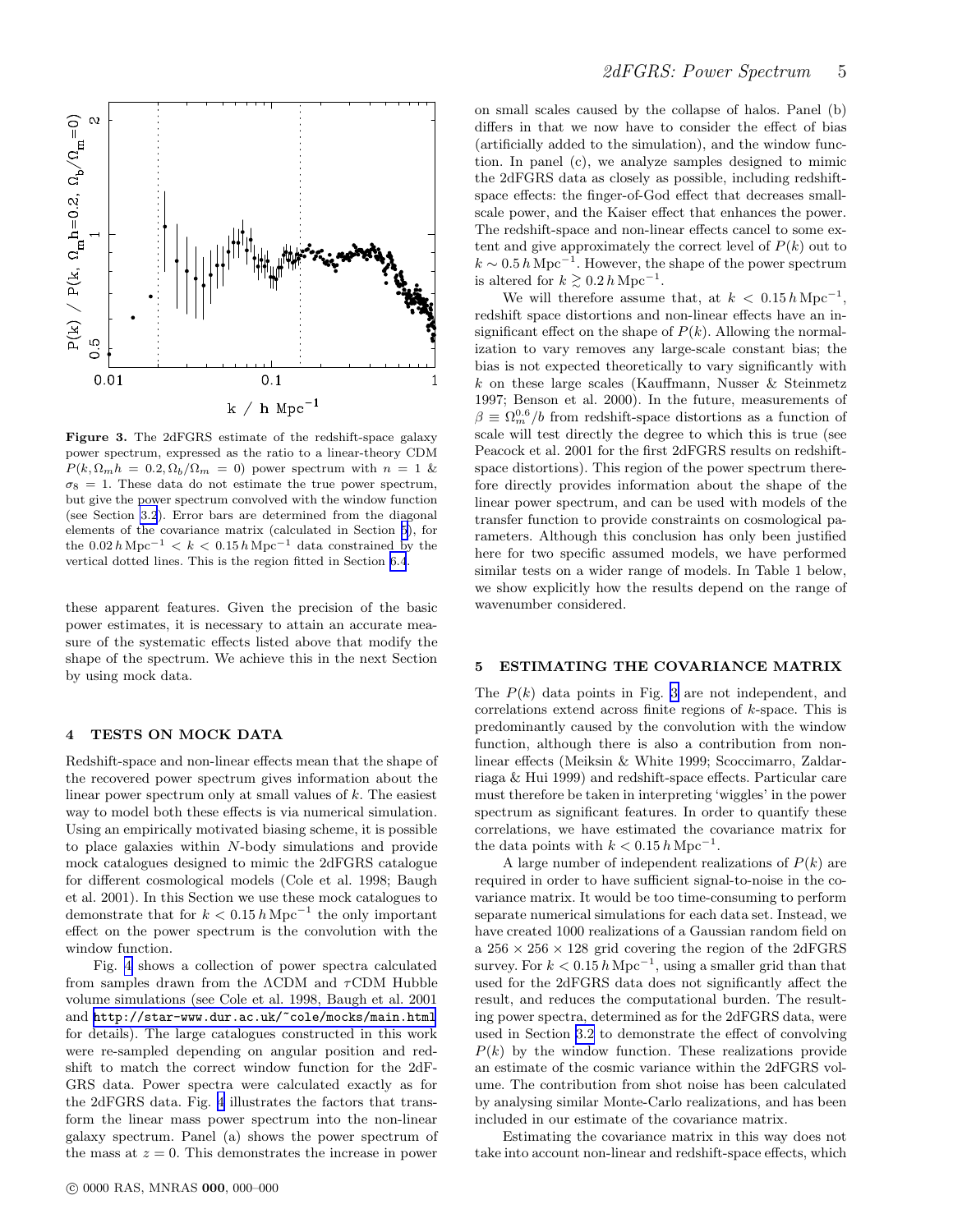<span id="page-5-0"></span>![](_page_5_Figure_1.jpeg)

Figure 4. A comparison of power spectra determined from the results of the ΛCDM and τCDM Hubble volume simulations divided by a  $P(k, \Omega_m h = 0.2, \Omega_b/\Omega_m = 0)$  reference model. (a) the average spectrum recovered from the  $z = 0$  distribution of mass in 8 cubes each of side 1500  $h^{-1}$  Mpc ( $\Lambda$ CDM) or 1000  $h^{-1}$  Mpc ( $\tau$ CDM) (solid circles with 1 $\sigma$  errors: the extremal data bound the shaded area), compared to the scaled input power spectrum (solid line). Here, the difference between the two is dominated by the non-linear collapse of small-scale structures at  $k > 0.15 h \text{ Mpc}^{-1}$ . The  $\tau \text{CDM}$  mass power spectrum is compared to a reference model with  $\sigma_8 = 0.6$  (rather than  $\sigma_8 = 1.0$ ) in order that it has approximately the same normalization as the other data. (b) the average recovered power spectrum from 35 (ΛCDM) and 30 (τCDM) real-space galaxy catalogues sampled from the simulations to match the 2dFGRS window function (solid circles with  $1\sigma$  errors: the extremal data bound the shaded area). These are compared to the linear spectrum convolved with the analytic approximation to the window function given by Equation [4](#page-3-0) (solid line). The difference between these two is dominated by both bias (used to create the galaxy catalogue) and non-linear effects. (c) the average recovered power spectra from 35 (ΛCDM) and 30 ( $\tau$ CDM) redshift-space galaxy catalogues designed to fully mimic the 2dFGRS redshift-space sample (solid circles with  $1\sigma$  errors: the extremal data bound the shaded area), and the linear spectra convolved with the window function (solid line). Here, the differences are due to all of the factors listed in Section [3.1.](#page-1-0) The dashed lines in panels (b) & (c) show the power spectrum expected from data in which the average over-density is artificially set to zero (see Section [3.2](#page-2-0) for details). The  $0.02 h\text{ Mpc}^{-1} < k < 0.15 h\text{ Mpc}^{-1}$  region fitted in Section [6.4](#page-8-0) is delineated by the vertical dotted lines. In calculating the error in the average power spectra measured from the simulations, we have assumed that the samples are independent. This is not precisely true, and the errors plotted therefore underestimate the true error.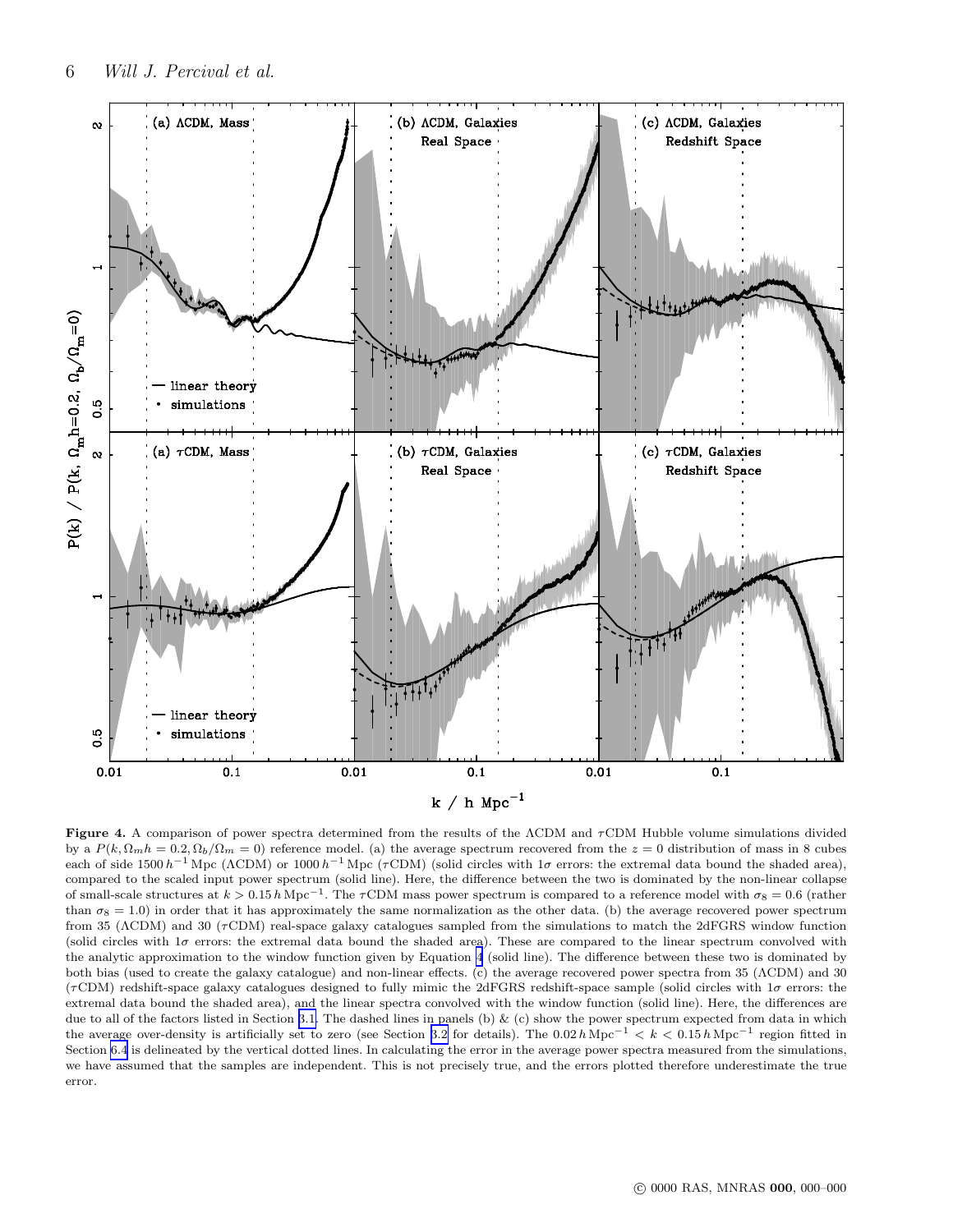<span id="page-6-0"></span>add to the covariances. However, these effects should be small over the region of  $k$ -space we are fitting. As a test of this we have estimated the covariance matrix using 10 catalogues drawn from  $\Omega_m h = 0.25 \Omega_b / \Omega_m = 0$  CDM simulations with different phases by Cole et al. (1998). These catalogues were calculated using Cole et al. (1998) bias model 1. The correlations calculated over the k-space region 0.02  $h \text{ Mpc}^{-1}$  < k < 0.15  $h \text{ Mpc}^{-1}$  were similar in scale to those calculated from the Gaussian fields. However, we find that the errors in  $P(k)$  calculated from numerical simulations are 16% larger than those determined from Gaussian simulations, although there is no evidence for a change in shape of the diagonal elements of the covariance matrix for  $k < 0.15 h Mpc^{-1}$ . We do see a change at  $k > 0.15 h Mpc^{-1}$ consistent with non-linear and redshift-space effects, which are expected to be an increasing function of k. In this work we adopt the conservative approach and renormalize the covariance matrix calculated from the Gaussian realisations to match the normalisation of the numerical simulations, whilst keeping the correlation matrix the same. This renormalization does not significantly affect the primary results of this paper: the derived best-fit parameters are the same with or without this renormalization.

# 6 FITTING TO THE POWER SPECTRUM

#### 6.1 Model parameters

Model power spectra for different cosmologies have been created to compare with the 2dFGRS data using the transfer function fitting formulae of Eisenstein & Hu (1998). These formulae are essentially perfect in the regime of interest, and show that the effect of baryons on the power spectrum is not well approximated by a change in  $\Omega_m h$ . These differences are important in order to be able to fit the 2dFGRS data with both parameters. The shape of the power spectrum is primarily dependent on  $\Omega_m h$ , and only weakly dependent on h. We have therefore chosen to fit  $\Omega_m h$  rather than  $\Omega_m$ . Similarly, the strength of baryon oscillations depend primarily on  $\Omega_b/\Omega_m$ . We have therefore calculated model spectra for cosmologies chosen on a  $40\times40\times40$  grid in  $(\Omega_m h, \Omega_b/\Omega_m, h)$ space, covering

$$
0.1 < \Omega_m h < 0.8, \\
0.0 < \Omega_b / \Omega_m < 0.5, \\
0.4 < h < 0.9.\n\tag{5}
$$

These limits effectively act as uniform prior probability densities for the parameters. A scale-invariant  $n = 1$  primordial spectrum was assumed initially, following results from CMB analysis (e.g. Jaffe et al. 2000). We have numerically convolved these power spectra on the scales  $0.02 h \text{ Mpc}^{-1}$  <  $k < 0.15 h \,\mathrm{Mpc}^{-1}$  using the window function fitting formula presented in Section [3.2.](#page-2-0) The normalization of the model spectra was allowed to vary to account for an unknown largescale linear bias.

Following analysis of the data using these model spectra, we have also created models on a finer  $40 \times 40 \times 40$ grid covering  $0.1 < \Omega_m h < 0.3$ ,  $0.0 < \Omega_b / \Omega_m < 0.4$  and  $0.4 < h < 0.9$  in order to further constrain the fit in this region of parameter space.

We emphasise that  $\Omega_m$  is the total matter density parameter, i.e.  $\Omega_m = \Omega_{\text{cdm}} + \Omega_b$ . Our results are not strongly dependent on  $\Omega_v$ .

#### 6.2 Results

The likelihood of each model has been estimated using a covariance matrix calculated from Gaussian realizations of linear density fields as in Section [5](#page-4-0). Results presented in this Section were calculated using the covariance matrix estimated by the method described in Section [5,](#page-4-0) for which  $\chi^2_{\rm min} = 27.5$ , given an expected value of 28. The best fit power spectrum parameters are only weakly dependent on this choice: we have tested a number of covariance matrices calculated for different input power spectra and find  $\chi^2_{\rm min}$ close to the expected value for all of them. In fact, we used an iterative procedure leading to this choice of covariance matrix. Initially we adopted a  $\Omega_m h = 0.25$ ,  $\Omega_b / \Omega_m = 0$ power spectrum, and then adopted the values  $\Omega_m h = 0.2$ and  $\Omega_b/\Omega_m = 0.16$  which are close to the best fit values determined with this covariance matrix.

The likelihood contours in  $\Omega_b/\Omega_m$  versus  $\Omega_m h$  for this fit are shown in Fig. [5](#page-7-0). At each point in this surface we have marginalized by integrating the likelihood surface over the two free parameters, h and the power spectrum amplitude. The result is not significantly altered if instead, the modal, or Maximum Likelihood points in the plane corresponding to power spectrum amplitude and  $h$  were chosen. The likelihood function is also dependent on the covariance matrix (which should be allowed to vary with cosmology), although the consistency of result from covariance matrices calculated for different cosmologies shows that this dependence is negligibly small. Thus  $\mathcal{L} \propto \exp(-\chi^2/2)$  in practice.

Fig. [5](#page-7-0) shows that there is a degeneracy between  $\Omega_m h$ and the baryonic fraction  $\Omega_b/\Omega_m$ . However, there are two local maxima in the likelihood, one with  $\Omega_m h \simeq 0.2$  and  $\sim 20\%$  baryons, plus a secondary solution  $\Omega_m h \simeq 0.6$  and  $∼ 40\%$  baryons.

Assuming a uniform prior for h over a factor of 2 is arguably over-cautious, and we have therefore multiplied by a Gaussian prior  $h = 0.7 \pm 10\%$  in Fig. [6](#page-7-0). This corresponds to multiplying by the likelihood from external constraints such as the HST key project (Freedman et al. 2000). The effect is to tighten the contours around the above two models. The low-density model now becomes approximately

$$
\Omega_m h = 0.20 \pm 0.03; \qquad \Omega_b / \Omega_m = 0.15 \pm 0.07. \tag{6}
$$

The errors quoted are rms errors, and have been calculated by integrating over the branch of solutions of interest. Analysing mock catalogues drawn from the ΛCDM Hubble volume simulation produces similar rms errors, and shows that, for each parameter, the interval defined by the appropriate error is close to a 68% confidence interval (see Section [6.4](#page-8-0)).

The 2dFGRS data are compared to the best-fit linear power spectra convolved with the window function in Fig. [7.](#page-7-0) This shows where the two branches of solutions come from: the low-density model fits the overall shape of the spectrum with relatively small 'wiggles', while the solution at  $\Omega_m h \simeq$ 0.6 provides a better fit to the bump at  $k \simeq 0.065 \, h \, \text{Mpc}^{-1}$ , but fits the overall shape less well.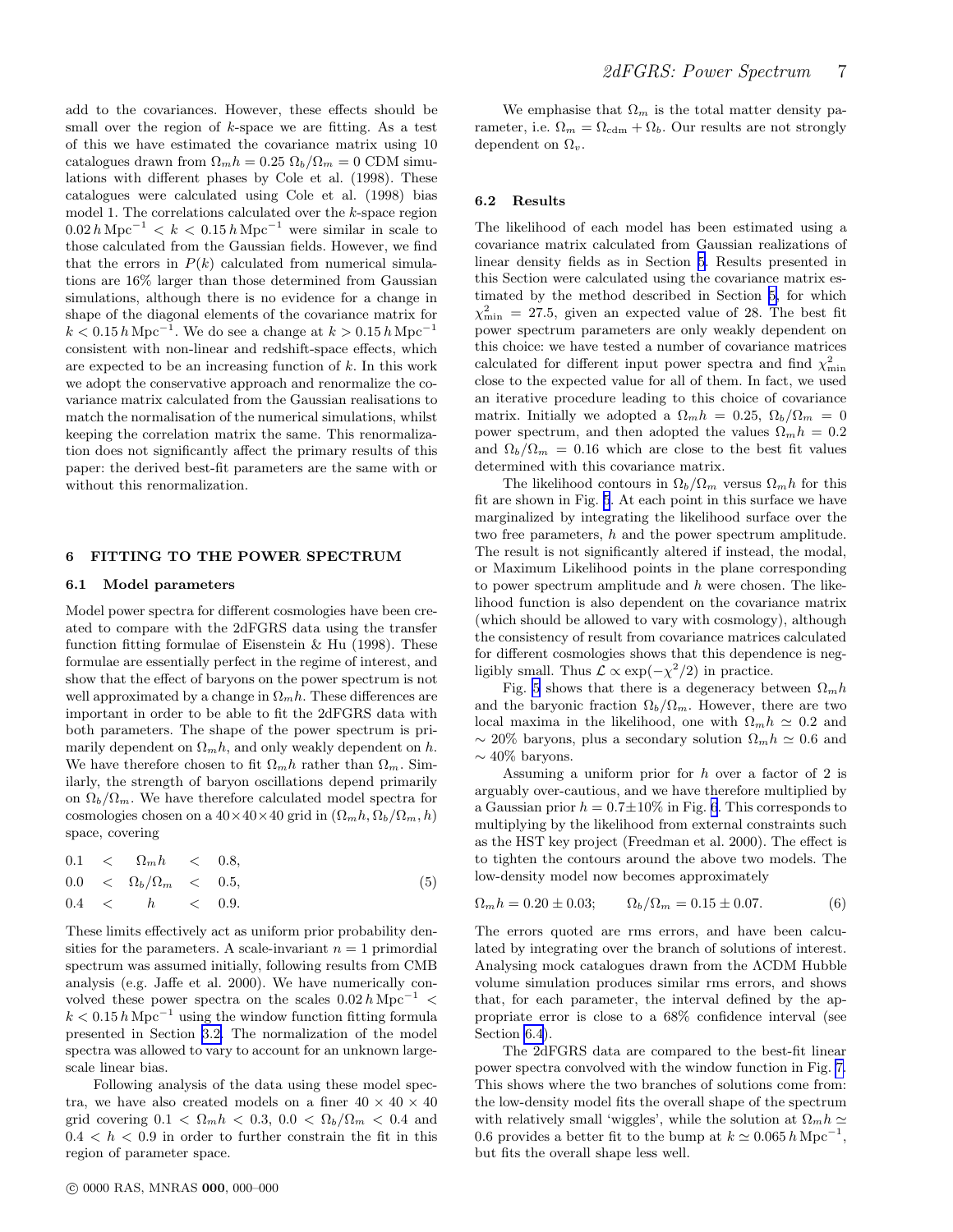<span id="page-7-0"></span>![](_page_7_Figure_1.jpeg)

![](_page_7_Figure_2.jpeg)

Figure 5. Likelihood surfaces for the best fit linear power spectrum over the region  $0.02 h\,\mathrm{Mpc}^{-1} < k < 0.15 h\,\mathrm{Mpc}^{-1}$ . The normalization is a free parameter to account for the unknown large-scale biasing. Contours are plotted at the usual positions for one-parameter confidence of 68%, and two-parameter confidence of 68%, 95% and 99% (i.e.  $-2\ln(\mathcal{L}/\mathcal{L}_{\text{max}}) = 1, 2.3, 6.0, 9.2$ ). We have marginalized over the missing free parameters (h and the power spectrum amplitude) by integrating under the likelihood surface.

| $h\,{\rm Mpc^{-1}}$<br>$k$ range $\ell$ |      | n   | assumed               | ML parameters   |                     |
|-----------------------------------------|------|-----|-----------------------|-----------------|---------------------|
| min                                     | max  |     | $\Omega_m$ for $r(z)$ | $\Omega_m h$    | $\Omega_b/\Omega_m$ |
| 0.02                                    | 0.15 | 1.0 | 1.0                   | $0.23 \pm 0.03$ | $0.18 \pm 0.07$     |
| 0.02                                    | 0.15 | 1.0 | 0.4                   | $0.20 + 0.03$   | $0.16 + 0.07$       |
| 0.02                                    | 0.15 | 0.9 | 0.3                   | $0.22 + 0.03$   | $0.12 + 0.07$       |
| 0.02                                    | 0.15 | 1.1 | 0.3                   | $0.18 + 0.03$   | $0.19 + 0.07$       |
| 0.015                                   | 0.15 | 1.0 | 0.3                   | $0.20 + 0.03$   | $0.14 + 0.07$       |
| 0.03                                    | 0.15 | 1.0 | 0.3                   | $0.20 + 0.03$   | $0.15 + 0.07$       |
| 0.02                                    | 0.10 | 1.0 | 0.3                   | $0.17 + 0.04$   | $0.18 + 0.08$       |
| 0.02                                    | 0.12 | 1.0 | 0.3                   | $0.18 + 0.03$   | $0.17 + 0.07$       |
| 0.02                                    | 0.15 | 1.0 | 0.3                   | $0.20 + 0.03$   | $0.15 + 0.07$       |

**Table 1.** Maximum Likelihood  $\Omega_m h$  and  $\Omega_b/\Omega_m$  parameters for fits to the 2dFGRS power spectrum, varying the range of k-space fitted, the power-law index  $n$  of the primordial spectrum, and the matter density of the flat cosmology assumed to estimate the comoving distance to each galaxy. All of these fits used a covariance matrix calculated from Gaussian realizations of a  $\Omega_m h = 0.2$ ,  $\Omega_b/\Omega_m = 0.16$  CDM power spectrum.

# 6.3 Robustness of the fit

We have tried varying the range of  $k$  for the fit, the assumed power-law index of the primordial fluctuations, and the assumed geometry. The best fit  $\Omega_m h$  and  $\Omega_b/\Omega_m$  for a variety of assumptions are presented in Table 1 along with approximate errors.  $h = 0.7 \pm 10\%$  was assumed for this analysis. The shape of the likelihood surfaces and the position of the minimum recovered from each of these fits are similar, and the ML values generally change by  $\ll 1\sigma$ . The main effect of changing assumptions is in how rapidly the likelihood falls away from the ML point.

Perhaps the main point to emphasize here is that the

Figure 6. Likelihood surfaces for the best fit linear power spectrum over the region  $0.02 h \text{ Mpc}^{-1} < k < 0.15 h \text{ Mpc}^{-1}$ , as in Fig. 5, but now adding a prior on h:  $h = 0.7 \pm 10\%$ . This tightens the constraints. This result is compared to estimates from X-ray cluster analysis (Evrard 1997), big-bang nucleosynthesis (O'Meara et al. 2001) and recent CMB results (Netterfield et al. 2001; Pryke et al. 2001). Note that we have plotted the CMB result following the reasonable approximation that  $\Omega_b h^2$  and  $\Omega_{\text{cdm}}h^2$  were independently determined by each of these analyses.

![](_page_7_Figure_10.jpeg)

Figure 7. The 2dFGRS data compared with the two preferred models from the Maximum Likelihood fits convolved with the window function (solid lines). Error bars show the diagonal elements of the covariance matrix, for the fitted data that lie between the dotted vertical lines. The unconvolved models are also shown (dashed lines). The  $\Omega_m h \simeq 0.6$ ,  $\Omega_b/\Omega_m = 0.42$ ,  $h = 0.7$ model has the higher bump at  $k \simeq 0.05 \, h \, \text{Mpc}^{-1}$ . The smoother  $\Omega_m h \simeq 0.20, \Omega_b / \Omega_m = 0.15, h = 0.7$  model is a good fit to the data because of the overall shape.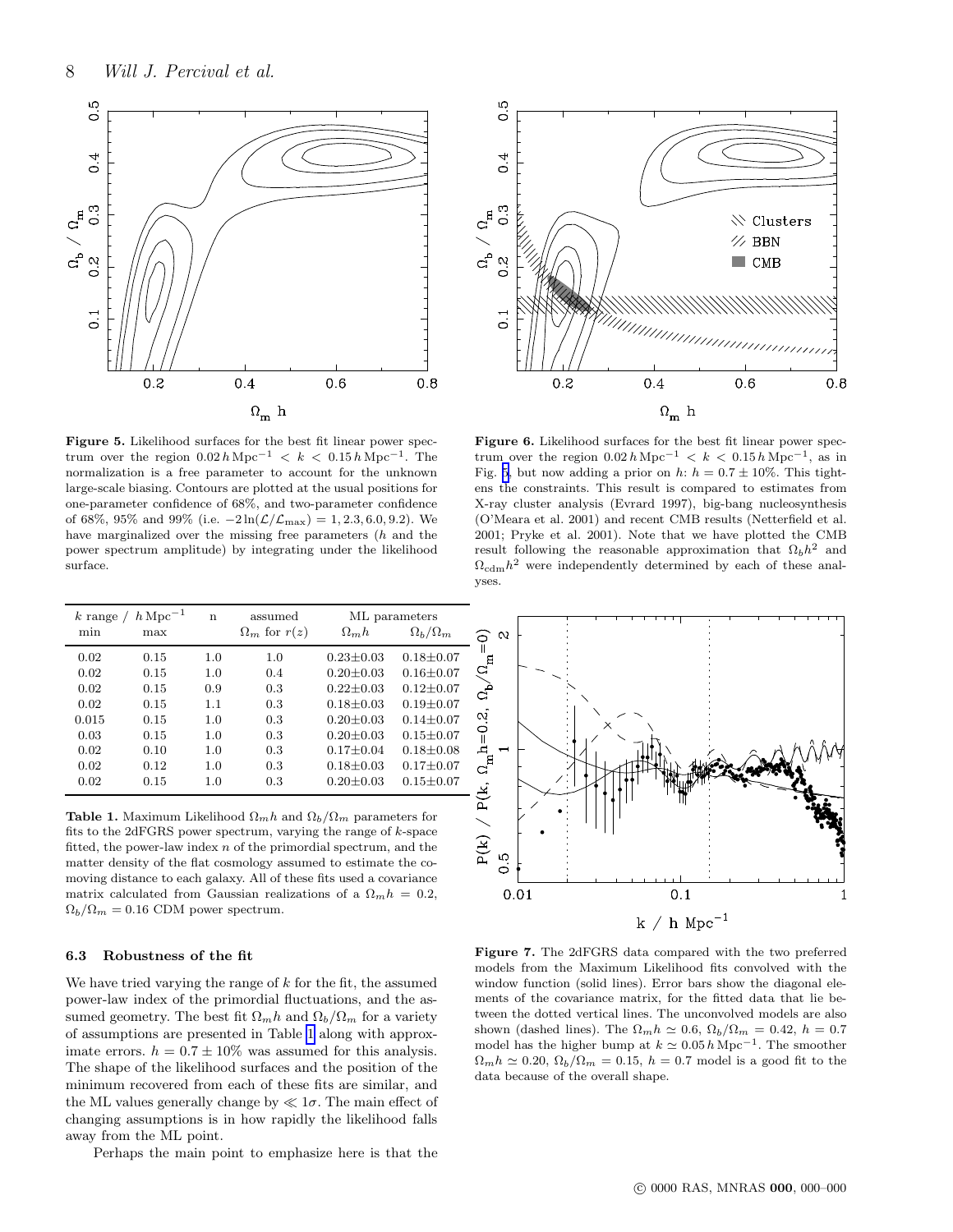<span id="page-8-0"></span>results are not greatly sensitive to the assumed tilt of the primordial spectrum. We have used the CMB results to motivate the choice of  $n = 1$ , but it is clear that very substantial tilts are required to alter our conclusions significantly:  $n \approx 0.8$  would be required for the zero baryon model to become an acceptable fit, within  $1\sigma$  of the preferred model.

#### 6.4 Fitting to mock data

Using the technique described in Section [6.2](#page-6-0), we have tried to recover the input parameters of the ΛCDM simulation,  $\Omega_m h = 0.21$  and  $\Omega_b / \Omega_m = 0.13$ , from 35 redshift-space galaxy catalogues drawn from this simulation to mimic the 2dFGRS data. Having calculated power spectra for the catalogues (presented in panel c of Fig. [4](#page-5-0)), we have fitted the data with models using a covariance matrix calculated as in Section [5.](#page-4-0) The Maximum Likelihood (and secondary maxima if present)  $\Omega_m h$  and  $\Omega_b/\Omega_m$  parameters recovered from these catalogues are presented in Fig. 8. There is a degeneracy between recovered parameters: the data trace a pattern similar to that of power spectra with similar shape in the region  $0.02 h\mathrm{Mpc}^{-1} < k < 0.15 h\mathrm{Mpc}^{-1}$ . This pattern is similar to that determined from the 2dFGRS data (Fig. [6\)](#page-7-0). The degeneracy between  $\Omega_m h$  and  $\Omega_b/\Omega_m$  is weakly broken with the models favouring approximately the correct baryon fraction. For each maximum within the region  $0.1 < \Omega_m h < 0.3$ &  $0.0 < \Omega_b/\Omega_m < 0.4$ , we have integrated over the likelihood and find rms values similar to those obtained from the 2dFGRS data. Of the 35 catalogues modelled, 27 (77%) have likelihood maxima within 1 rms of the true  $\Omega_m h$  value, (i.e. they have likelihood maxima with  $0.18 < \Omega_m h < 0.24$ ). We also find that 24 (69%) have likelihood maxima within 1 rms of the true baryon fraction (i.e. they have likelihood maxima with  $0.06 < \Omega_b/\Omega_m < 0.20$ . This gives us confidence that the quoted errors for the best-fit parameters derived from the 2dFGRS data are sound.

Combining the likelihood surfaces calculated from the 13 non-overlapping catalogues results in best-fit parameters  $\Omega_m h = 0.20 \pm 0.15$  and  $\Omega_b / \Omega_m = 0.10 \pm 0.05$ , with  $-2\ln(\mathcal{L}_{true}/\mathcal{L}_{max})$  < 1.0 for the combined likelihood. This offset is statistically acceptable, and suggests that, if there is a systematic bias in determining  $\Omega_m h$  and  $\Omega_b/\Omega_m$  from these catalogues, it is at a level well below the errors on the recovered parameters from any single catalogue.

# 7 CONCLUSIONS

We have shown that the present 2dFGRS data allow the galaxy power spectrum to be measured to high accuracy (10–15% rms) over about a decade in scale at  $k <$  $0.15 h<sup>-1</sup>$ . We have carried out a range of tests for systematics in the analysis and a detailed comparison with realistic mock samples. As a result, we are confident that the 2dFGRS result can be interpreted as giving the shape of the linear-theory matter power spectrum on these large scales, and that the statistical errors and covariances between the data points are known.

By fitting our results to the space of CDM models, we have been able to reach a number of interesting conclusions regarding the matter content of the universe:

![](_page_8_Figure_8.jpeg)

**Figure 8.** 2D likelihood maxima in the  $(\Omega_m h, \Omega_b/\Omega_m)$  plane calculated from 35 redshift-space catalogues drawn from the ΛCDM Hubble volume simulation. We have marginalized (by integrating under the likelihood) over h and  $P(k)$  amplitude assuming a Gaussian prior  $h = 0.7 \pm 0.07$  and a uniform prior for the amplitude. Primary maxima are given by the solid circles, other maxima with  $-2\ln(\mathcal{L}/\mathcal{L}_{\rm max})$  < 9.2 (of which there were  $\sim$  1.7 for each catalogue) by the open circles. Primary maxima for which there was no secondary maximum are shown by the large solid circles. The locus of recovered parameters has a similar pattern to that of power spectra with similar shape over  $0.02 h\,\mathrm{Mpc}^{-1} < k < 0.15 h\,\mathrm{Mpc}^{-1}$ , and is also similar to that seen in the likelihood contours deduced from the 2dFGRS data. Solid lines mark the input parameters for the simulation.

- (1) The power spectrum is close in shape to that of a  $\Omega_m h =$ 0.2 model, to a tolerance of about 20%.
- (2) Nevertheless, there is sufficient structure in the  $P(k)$ data that the degeneracy between  $\Omega_b/\Omega_m$  and  $\Omega_m h$  is weakly broken. The two local likelihood maxima have  $(\Omega_m h, \Omega_b / \Omega_m) \simeq (0.2, 0.15)$  and  $(0.6, 0.4)$  respectively.
- (3) The evidence for detection of baryon oscillations in the power spectrum is presently modest, with a likelihood ratio of approximately 2.7 between the favoured model and the best zero-baryon model. Conversely, a large baryon fraction can be very strongly excluded:  $\Omega_b/\Omega_m < 0.28$  at 95% confidence, provided  $\Omega_m h < 0.4$ .
- (4) These conclusions do not depend strongly on the value of h, although they do depend on the tilt of the primordial spectrum, with  $n \approx 0.8$  being required to make a zero-baryon model an acceptable fit to the data.
- (5) The sensitivity to tilt emphasizes that the baryon signal comes in good part from the overall shape of the spectrum. Although the eye is struck by a single sharp 'spike' at  $k \approx 0.065 h \text{ Mpc}^{-1}$ , the correlated nature of the errors in the  $P(k)$  estimate means that such features tend not to be significant in isolation. We note that the convolving effects of the window would require a very substantial spike in the true power in order to match our data exactly. Such over-fitting is not possible within the compass of conventional models, and the conservative conclusion is that the apparent spike